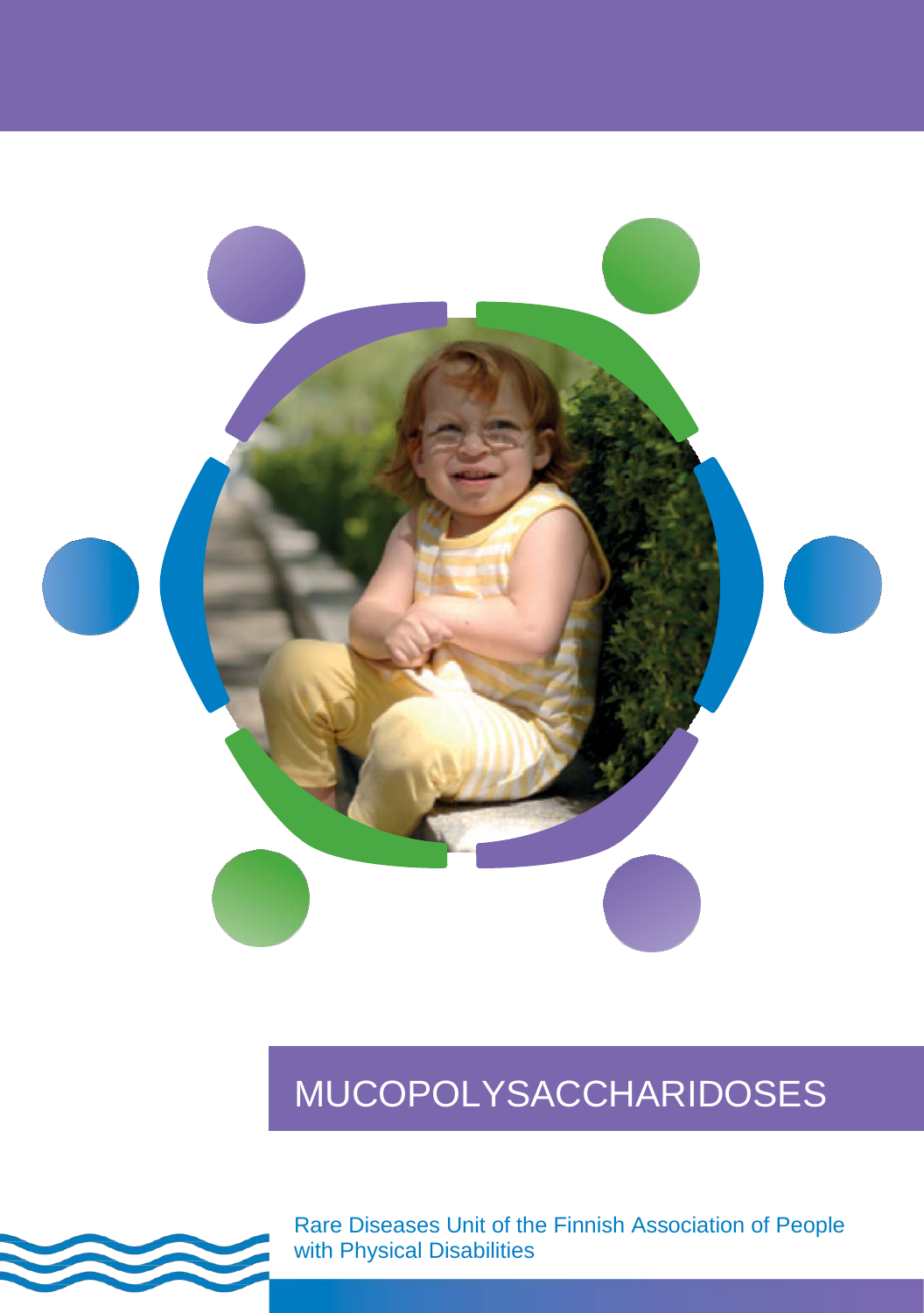



Support for this guide was provided by Genzyme.

Publications of the Finnish Association of People with Physical Disabilities, O.58., 2013 ISBN 978-952-5548-54-9 ISSN 1457-1471

Printing location: N-PAINO 2013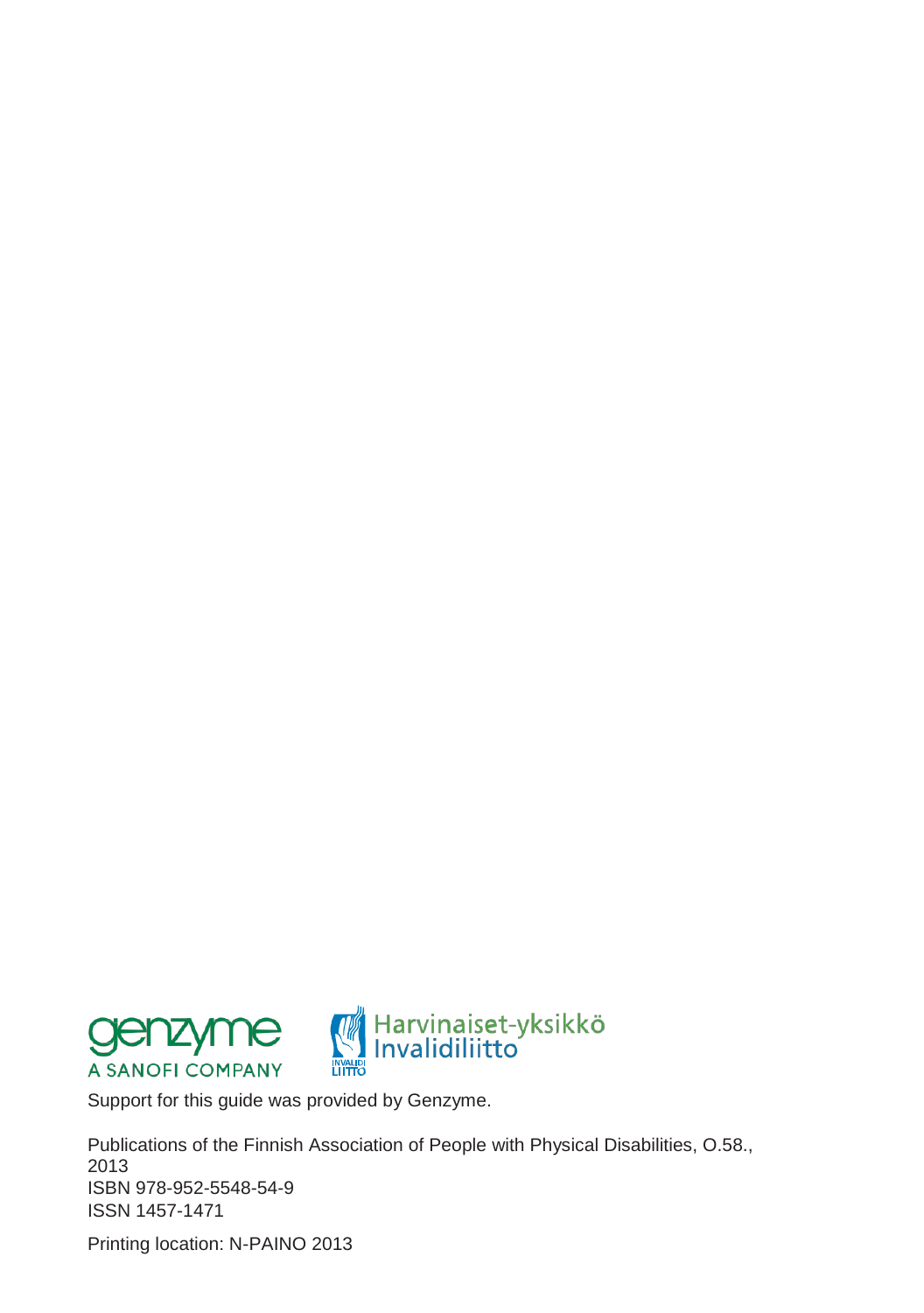

# **Mucopolysaccharidoses**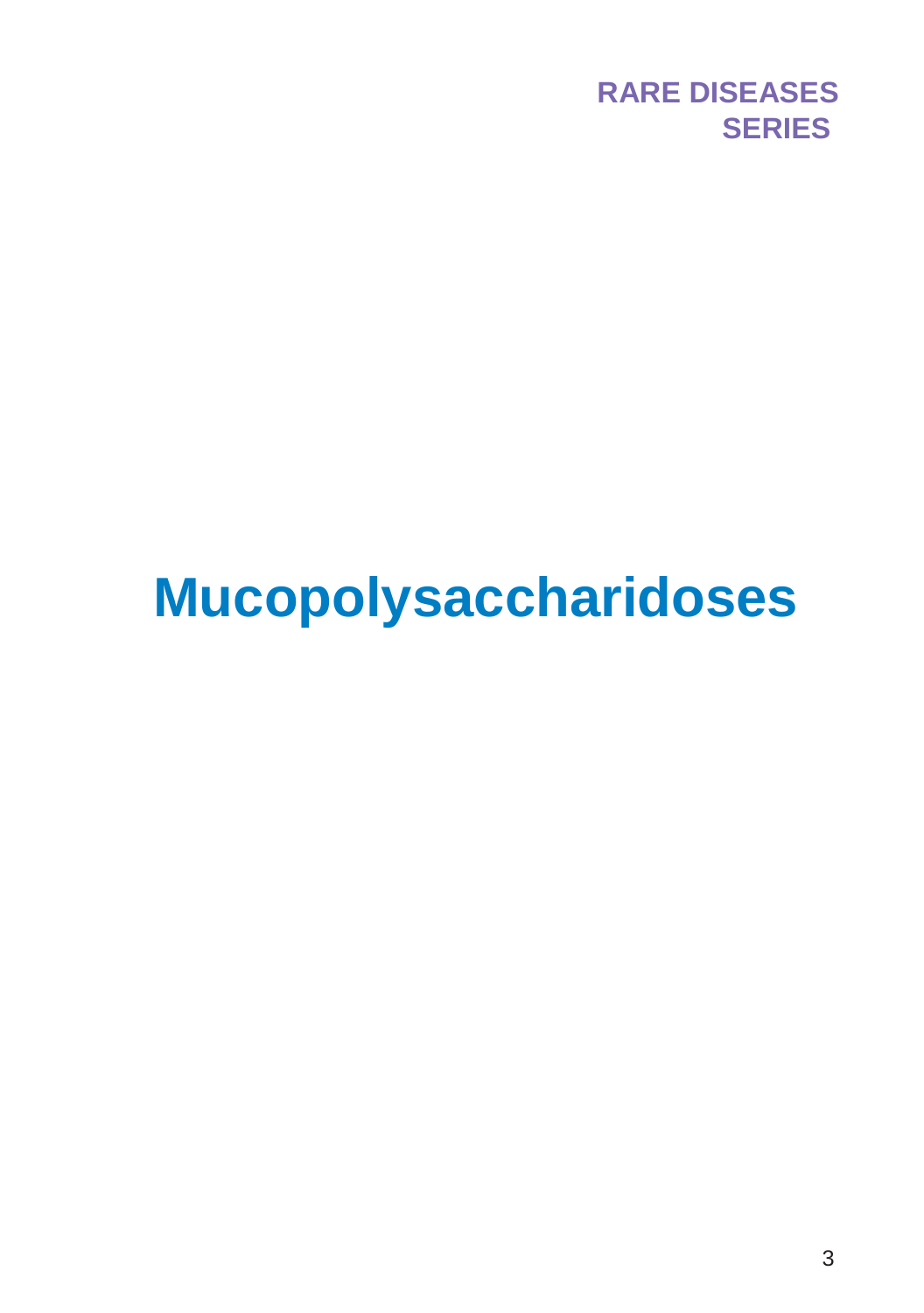# **Mucopolysaccharidoses**

### **Mucopolysaccharidoses are storage diseases**

Mucopolysaccharidosis (MPS) is a group of rare, hereditary and incurable "storage diseases." MPS is named after mucopolysaccharides (sugars bound to proteins), which are not broken down correctly in these diseases, causing the products of incomplete metabolism to accumulate in the body. The stored mucopolysaccharides, nowadays called glycosaminoglycans (GAGs), start to disrupt cellular functions. It is estimated that one in 25,000 newborn children has some type of mucopolysaccharidosis (an incidence of 1:25,000).

#### **When maintenance systems fail**

GAGs are constantly produced by the body and are needed as building blocks for bones, cartilage and tendons, for example. At the same time, old GAGs are broken down and eliminated from the body. The enzymes responsible for breaking them down are found in lysosomes, which are small components of cells. In MPS, the cycle fails: one of the lysosome enzymes needed for GAG metabolism is defective, deficient or absent, preventing the breakdown of GAGs. As a result, the body forms products that it cannot eliminate, most commonly dermatan, heparan or keratan sulfate. These products collect in different parts of the body, causing functional problems and symptoms in many different tissues and organs. Some of the products of incomplete metabolism are excreted in urine, which can be useful for diagnosis.

#### **Many types of MPS**

The seven main categories of MPS are determined by the enzyme deficiency involved. Many of the main categories also include named sub-categories, which were originally meant to describe the severity or typical symptoms of the disease (**Table).** Even cases that are categorized under the same name are different from each other. MPS is influenced by many variables that are not yet understood. One factor is that the necessary enzyme is sometimes present in a sufficient amount to alleviate symptoms.

Generally speaking, the symptoms of MPS I, II, VI and VII are most clearly apparent in soft tissue and skeletal tissue, and often also in the brain (in severe MPS I or II and in MPS VII). The symptoms of MPS IV are primarily skeletal, whereas MPS III mostly affects the central nervous system.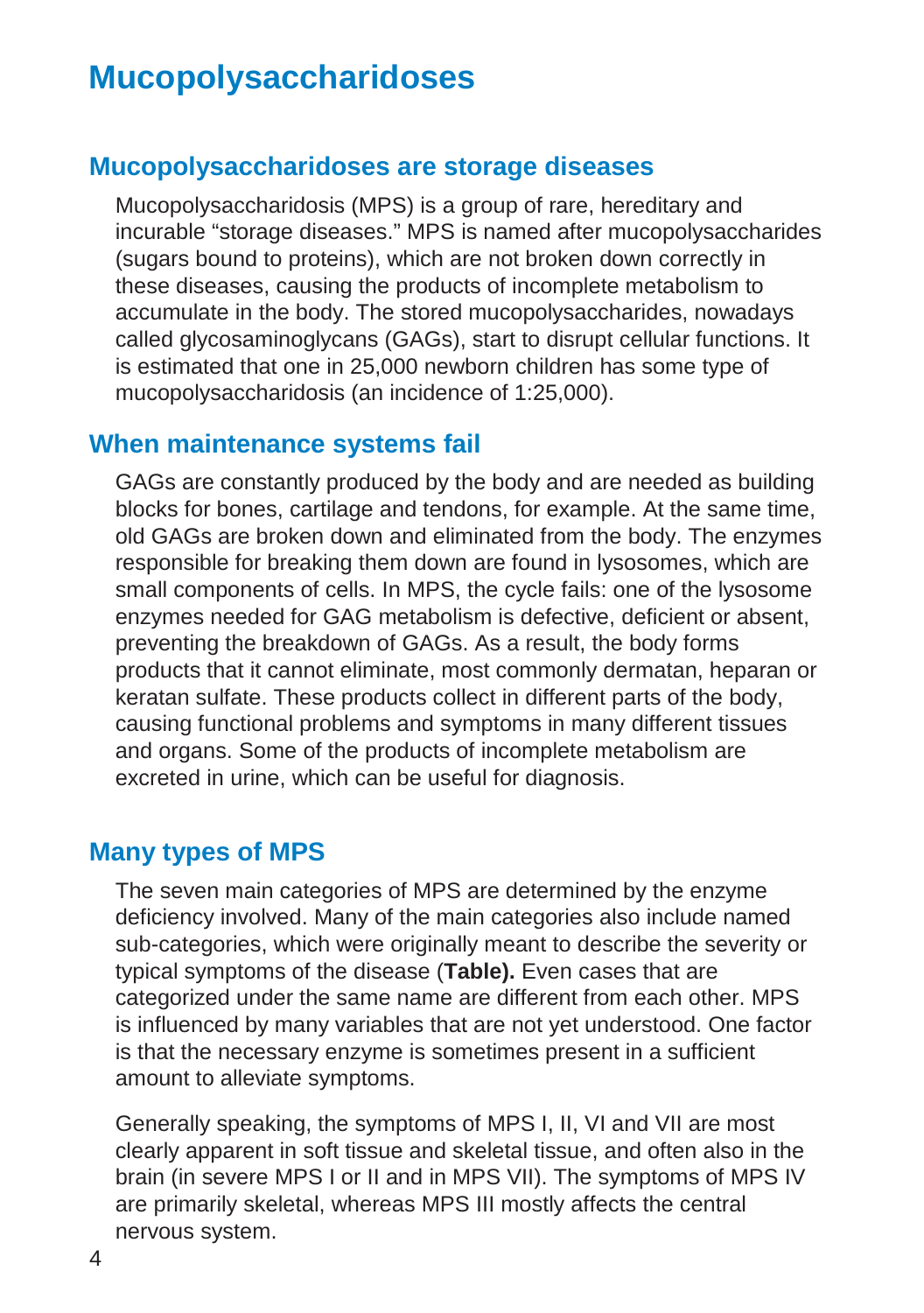The sub-categories are gradually being abandoned because the range of symptoms for each type of MPS covers a spectrum from less symptomatic forms to the most severe. For example, it is easier simply to refer to severe or milder forms of MPS I because the boundary between the Hurler and Hurler-Scheie form, or the Hurler-Scheie and Scheie form, is not clear.

# **Genetics of MPS**

MPS diseases are hereditary. With one exception, they are inherited recessively in autosomes (chromosomes other than the sex-determining chromosomes).

A disease is recessively inherited when parents who are themselves healthy each contribute a "disease gene" to their child. The parents are said to be "carriers" of the disease gene. If one parent contributes a healthy copy of the gene instead, it "masks" the activity of its defective counterpart and prevents the disease from being expressed. Since autosomal inheritance is not sex-linked, girls and boys are equally likely to develop the disease.

We all have numerous disease genes that we are unaware of if they are paired with healthy genes.



When two parents each have the same autosomal, recessively inherited disease gene, they have a 75% chance of producing a healthy child (**Figure 1**).

MPS II (Hunter syndrome) is an exception because it is inherited recessively in sex chromosomes, specifically X chromosomes. Women have two X chromosomes (XX), but men have only one X chromosome along with a Y chromosome (XY). In women, one healthy X chromosome protects against MPS II even if the other X chromosome carries the disease gene. Men whose only X chromosome includes the defective gene will develop the disease.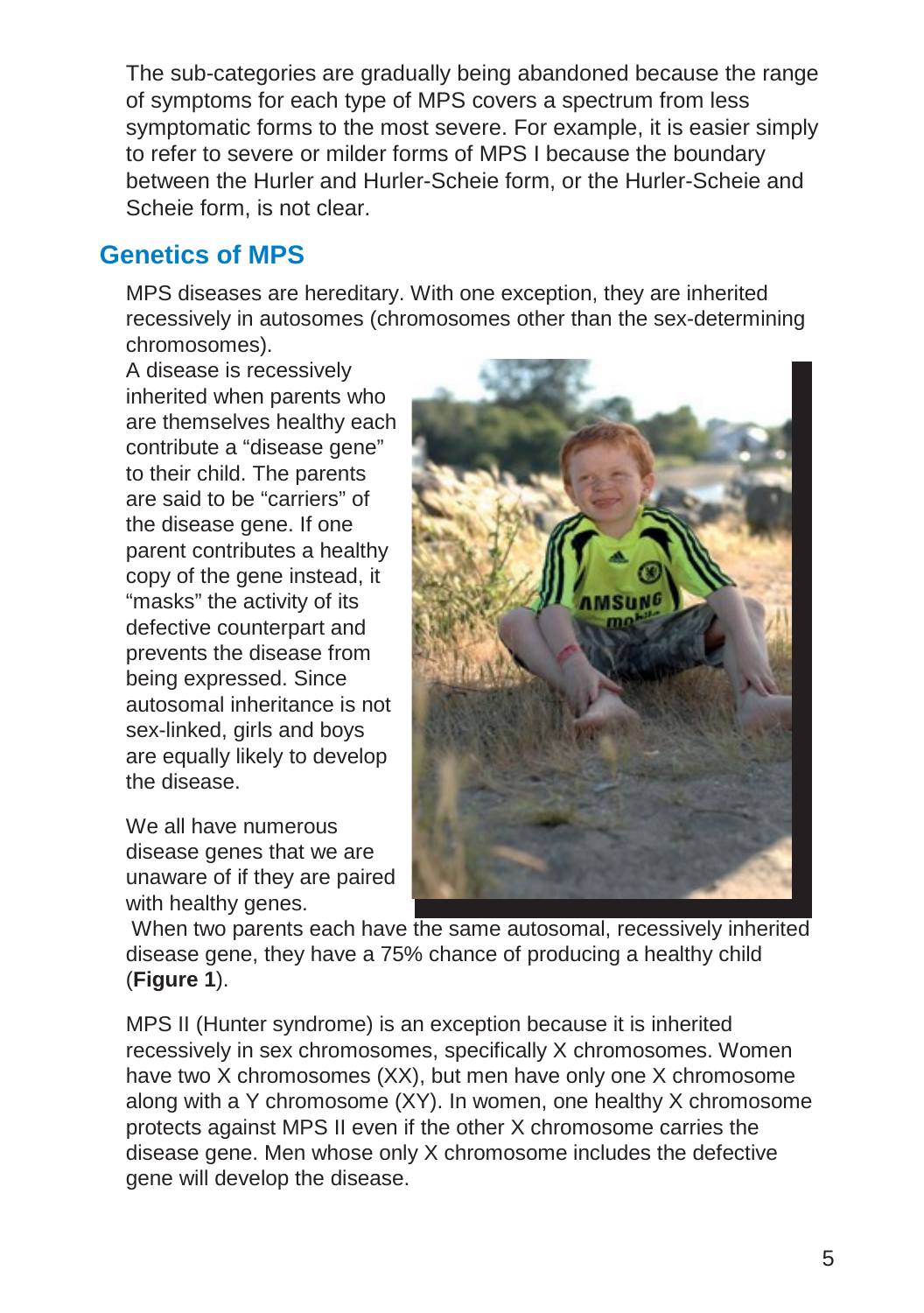As a result, MPS II patients are practically always men. If a woman has an X chromosome with the MPS II genetic defect and gives birth to a boy, there is a 50% chance that her son will be healthy. All her daughters will be healthy,

but they could be carriers of the defective gene (**Figure 2**).

When a couple has a child with a recessively inherited disease for the first time, it usually comes as a surprise. If the couple plans to have more children, tests can be done in an early stage of pregnancy to find out whether the next child also has the disease.

# **How the body is affected**

In MPS and other storage diseases, metabolic products that have not been eliminated have an impact on the functioning of cells, tissues and organs. The products typically accumulate, and cause symptoms, in different parts of the body. Each case is unique, however, and may not involve all of the symptoms mentioned below. The severe form of MPS I (Hurler syndrome) is the most severe of the MPS diseases, so it is used as an example here.

Affected children appear normal at birth, but typical disease-related changes may already begin to occur during the first year of life. Abnormally rapid growth of the head, characteristic facial features, and the herniations developed by many of the children usually lead to further examinations and a diagnosis by the end of the first year. Typical facial features include a prominent forehead, depressed nasal bridge and wide nose, as well as plump cheeks and lips. At a later stage, the mouth is often open and the tongue may rest between the lips and teeth.

Severe MPS I increases susceptibility to ear and respiratory infections. Hearing becomes impaired as a result of recurrent ear infections and increased accumulations. Corneal clouding is one of the most typical problems causing visual impairment. The heart, too, is vulnerable: accumulations can cause narrowing of the coronary arteries or thickening of the heart valves, which often become leaky. The liver and spleen become enlarged.

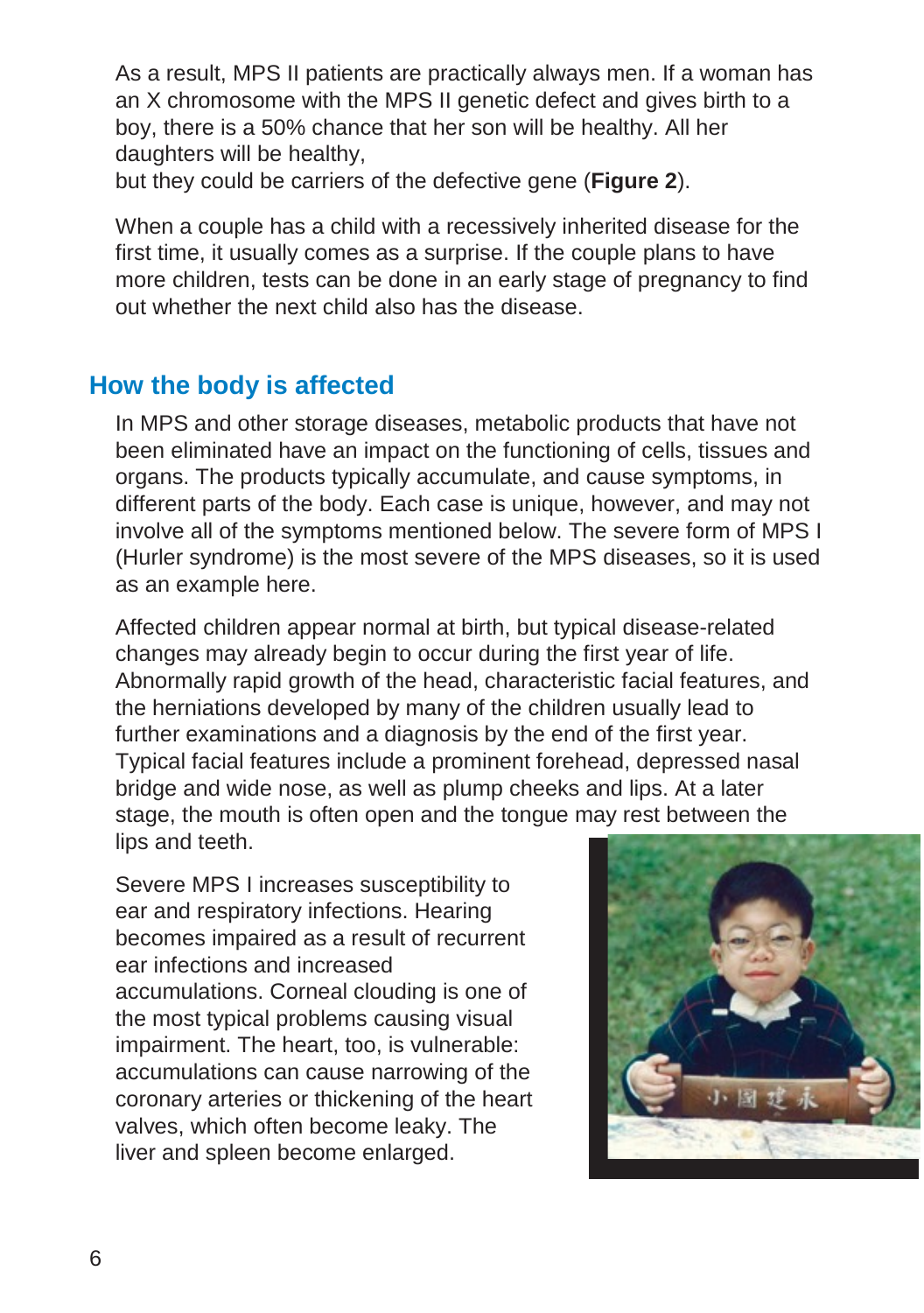

The child may grow normally at first, but usually stops gaining height around three years of age. The hands are wide and the fingers are short due to abnormal skeletal development. Ribs are "oar-shaped," the collarbones are short and thick, and the vertebrae are malformed. Vertebrae can easily slip out of place, especially in the neck area, something to keep in mind when moving or bending the patient's head in connection with dental care or when administering anesthesia, for example. The spine does not stay straight (hump formation or scoliosis), the pelvic bones develop poorly, and the ends of long bones in the arms and legs are abnormal. Skeletal malformations and accumulations in the soft tissues around joints lead to joint stiffness and mobility impairment.

Increasing accumulations in the brain cause delayed mental development, which is usually noticeable by the age of 1–2 years, although development continues to occur. Skills begin to decline about 2–3 years later.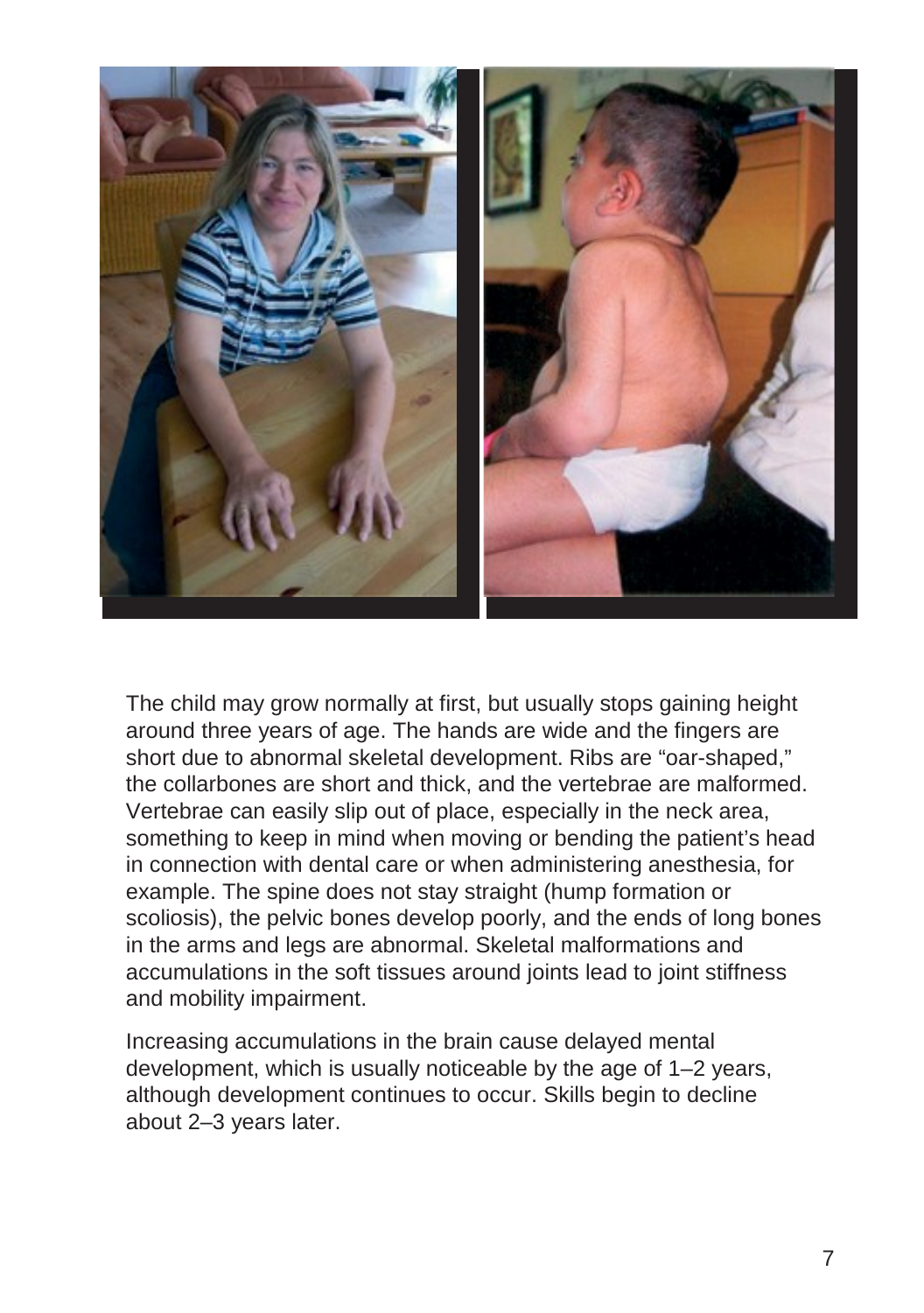# **Similar and different disease features**

MPS diseases have much in common in terms of the symptom spectrum, but MPS I progresses more quickly than any other form. There are differences in the symptoms as well. MPS III, in particular, is distinct from the other forms of MPS in many ways.

One very important difference is that mental development is not abnormal to a significant degree, if at all, in some forms of MPS (**Table**). The ultimate reason why some accumulations have more harmful effects than others is not known.

One way to distinguish between forms of MPS is that corneal clouding does not occur in MPS II (Hunter) or MPS III (Sanfilippo).

Short stature is a typical feature of MPS. Growth may even stop before the child is 3 years old, resulting in a final height of less than three feet. In MPS III, growth is more robust and continues until the child is about 10 years old. In the mildest cases, growth may continue until the child is nearly 5 feet tall.



Joint stiffness is typical for most forms of MPS, but is not consistent with the symptom profile of MPS IV (Morquio), in which joints are described as lax. One serious consequence for the cervical spine is that vertebrae may slip out of place, so special caution must be observed when bending the head. Joint stiffness is also not a typical feature of MPS III in the early stage; mobility is good initially and remains unimpaired for a fairly long time.

In MPS III, cognitive decline begins at the age of 1.5–3 years, often about ten years before motor skills begin to weaken. Sleep and behavioral problems begin at about 3–4 years of age. In MPS III, the typical facial features of MPS may be very mild. When a child who looks "normal" behaves quite abnormally, it can lead down the wrong diagnostic path; ADHD or autism spectrum disorders may be considered instead, delaying the correct diagnosis.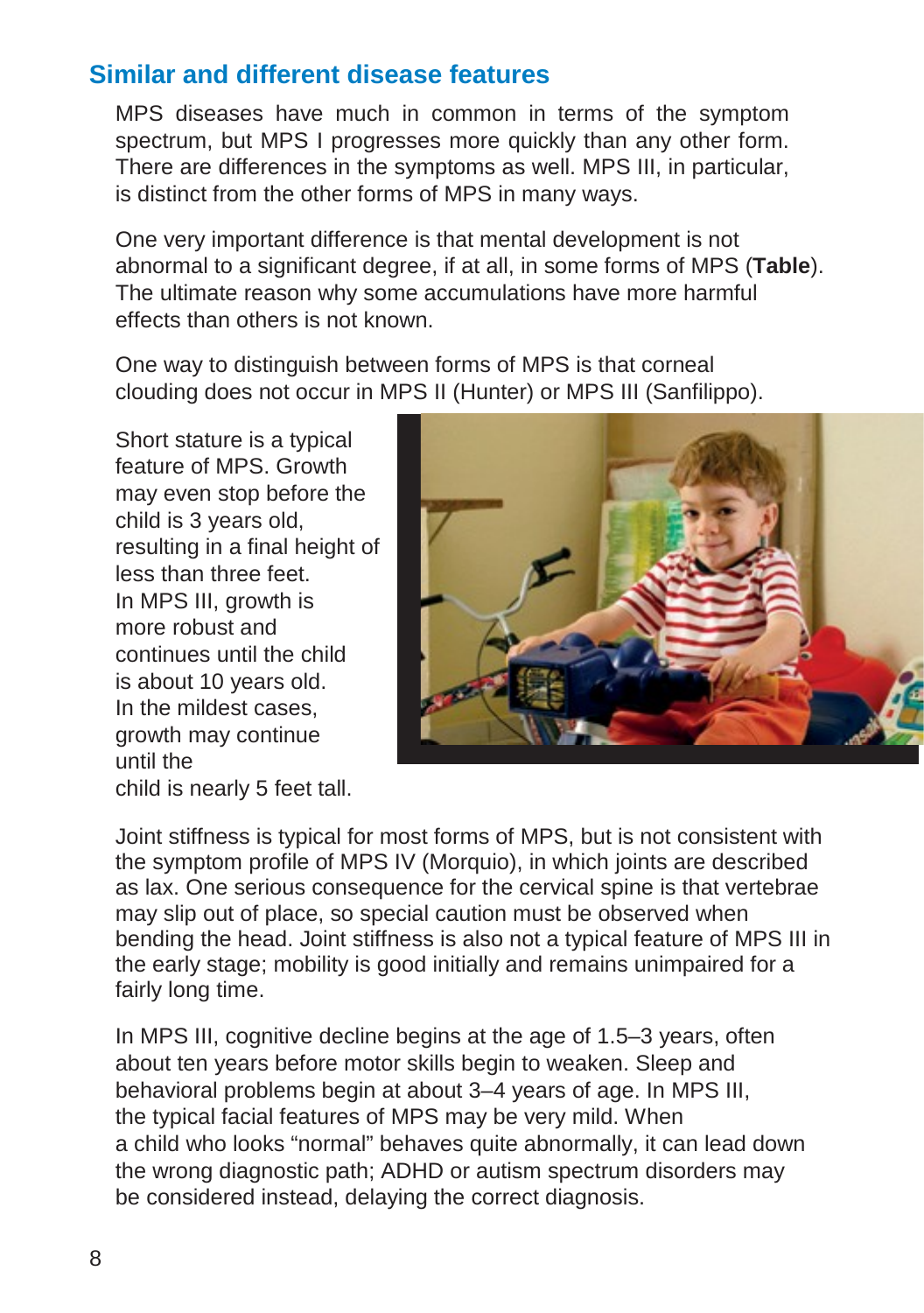## **Treating symptoms versus the root cause**

There is no curative treatment for any form of mucopolysaccharidosis. MPS diseases are progressive and usually life-limiting (**Table**). In the absence of an actual cure, the symptoms are treated instead. Examples of symptomatic treatment include hernia repair, surgical decompression of the spinal cord, removal of the tonsils and adenoids, ear tube placement in order to reduce infections, orthopedic procedures for skeletal problems, corneal transplants, etc. No two patients are alike, so symptomatic treatment is also individualized.

Due to the muscle and joint stiffness problems in most forms of MPS, physical therapy is essential for symptomatic treatment and for preventing functional impairment. Maintaining joint mobility as much as possible improves the patient's quality of life. Equipment that helps with everyday tasks serves the same purpose, along with identifying and removing obstacles in the patient's environment.

MPS treatment opportunities have improved in recent years. Although there has been no final breakthrough, treatment for a few types of MPS can already be aimed at the root cause, enzyme deficiency. These treatments have resulted in better quality of life and a longer lifespan.

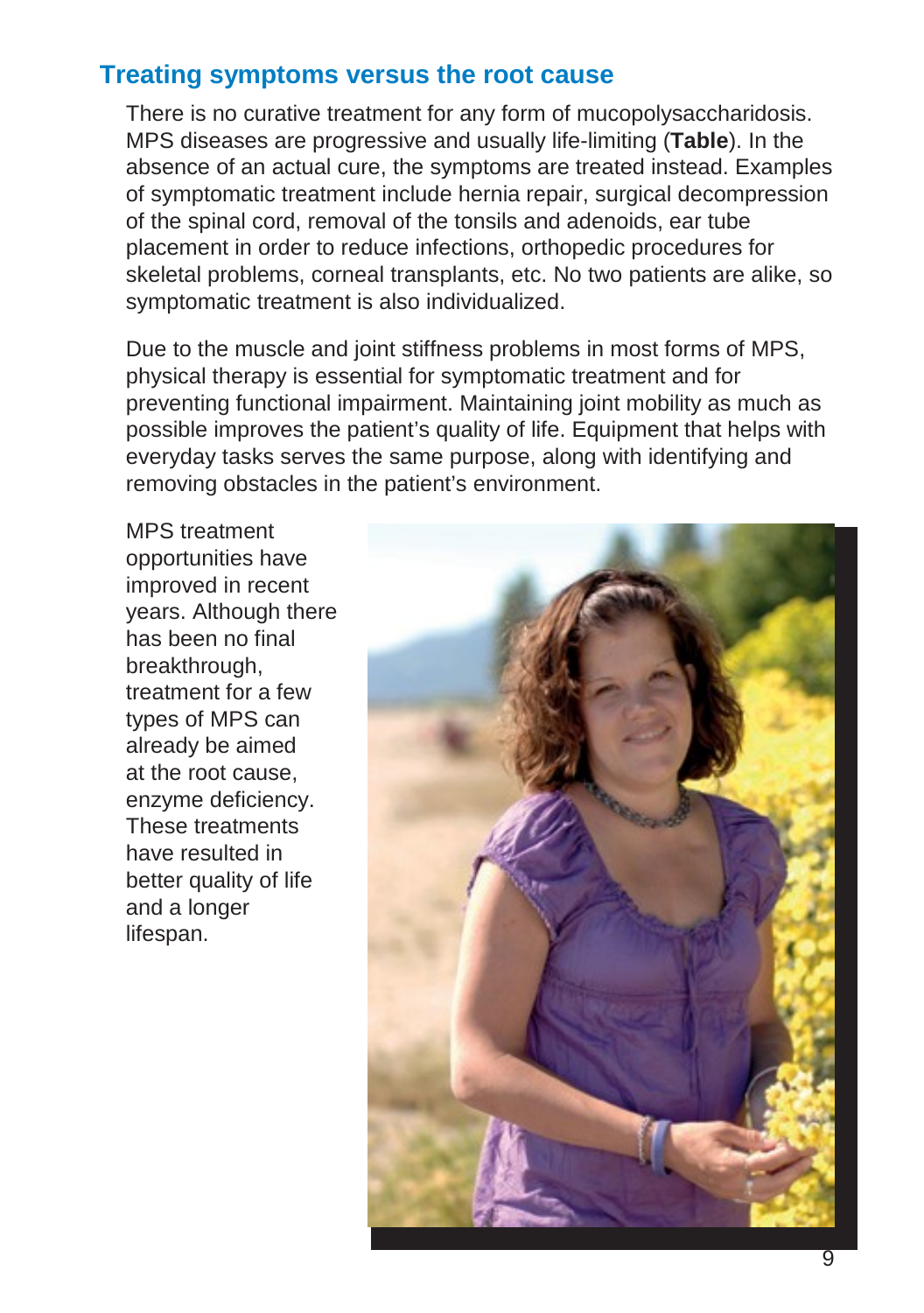#### *Blood stem cell transplant*

Blood stem cell transplants were attempted as far back as the 1980s, the idea being that they could trigger production of the deficient enzyme. The treatment consists of transplanting stem cells from the blood of a healthy donor into the patient's body. If the procedure works, the donated cells "stick" and begin to multiply, producing all of the enzymes they produced in the donor, including the one that the transplant recipient lacked.

The treatments have been partially successful. Existing GAG accumulations in many tissues and organs have decreased after enzyme production is established, and the formation of new ones has slowed down. This has reduced symptoms. However, the brain has been largely unaffected by the positive influence of the enzyme. Symptoms of cognitive impairment have not been significantly reduced, although the rate of decline has been slowed. Stem cell transplantation should be done as early as possible, before significant accumulations have developed in the brain.

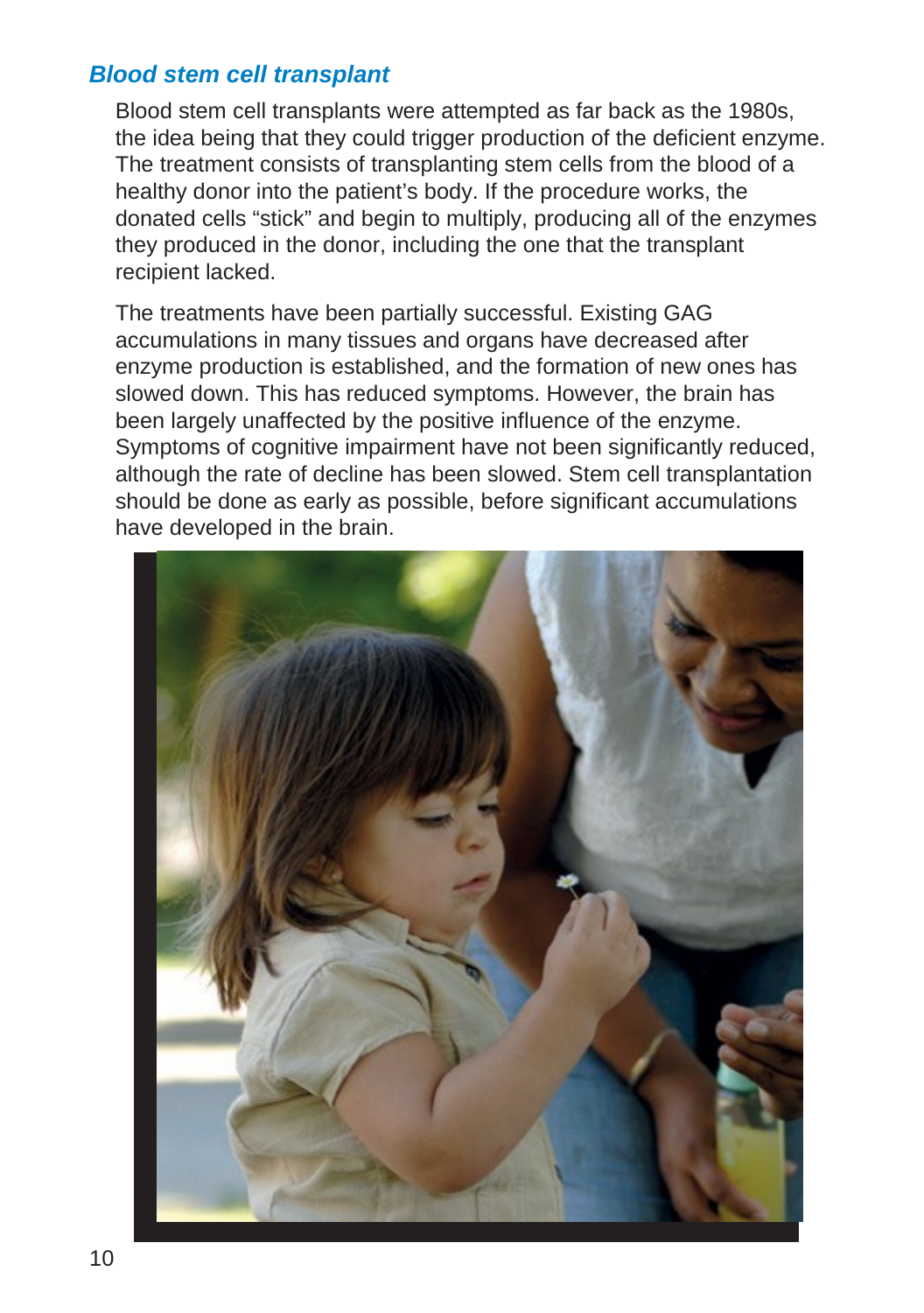Stem cell transplants have not had enough effect on all forms of MPS to be considered a suitable treatment. Patients with severe MPS I or MPS II, as well as MPS VII, have benefited the most from stem cell transplants. Stem cell transplantation is a drastic treatment. In each individual case, careful consideration should be given to whether the potential benefits of a stem cell transplant are great enough to justify the risk of adverse effects.Another reason why this form of treatment has become less popular recently is that promising results have been obtained from enzyme replacement therapy.



#### *Enzyme replacement therapy*

The defective or absent enzyme is known for each of the various MPS types. It seems natural to suppose that if a "medicine" could be produced to replace the enzyme, and if this were supplied to people who need it, the disease could be controlled.

Indeed, enzyme (replacement) therapy has already been developed for MPS I, MPS II and MPS VI. The therapeutic products laronidase (for MPS I), idursulfase (for MPS II) and galsulfase (for MPS VI) are administered intravenously at a hospital once a week. The infusion takes several hours each time. Treatment continues throughout the patient's life. As with drug treatments in general, adverse effects, such as allergic reactions, are possible.

Treatment results have been good, although the challenge for enzyme therapy has likewise been to extend the effect to the brain. The brain is protected by an important mechanism known as the blood-brain barrier, which prevents harmful substances in the bloodstream from entering the brain. The beneficial effect of the blood-brain barrier becomes a disadvantage when it is desirable for a substance to enter the brain, as in enzyme therapy. Though the therapy alleviates many other symptoms, it has little impact on accumulation that occurred in the brain and produced effects there before treatment began.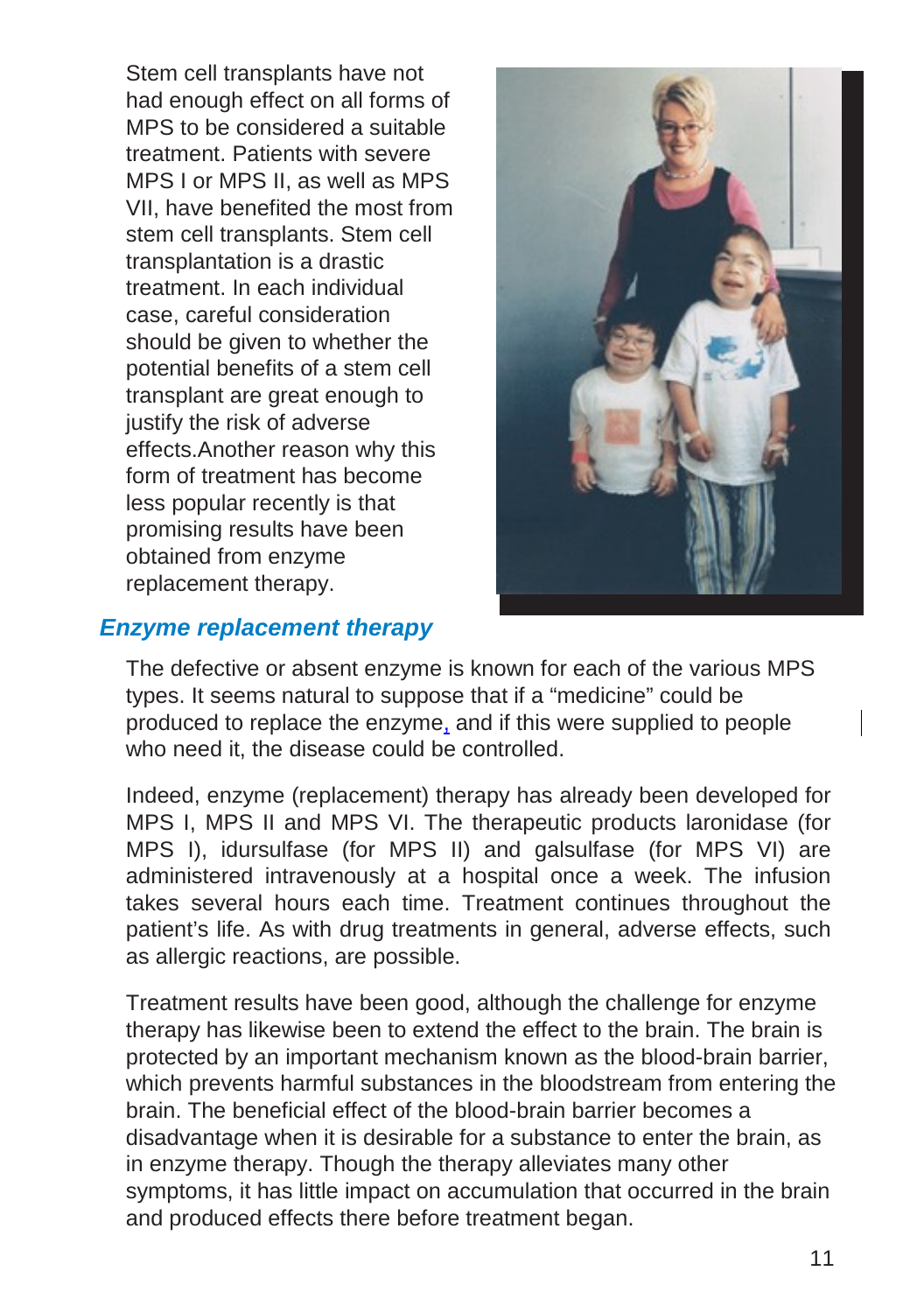One way of trying to get around this limitation has been to administer enzyme therapy directly into the fluid space around the spinal cord, which in turn is connected to the brain. Good results have been obtained with this approach as well, but the treatment has not yet been officially registered. The safety and efficacy of a treatment must be proven in high-quality studies before registration can be completed, but for rare diseases, collecting such evidence takes time. Studies are still on-going, and it looks as if registration will eventually be accomplished also for administering enzyme replacement therapy into the fluid space around the spinal cord.

Other treatment possibilities are constantly being pursued with the help of animal testing and cell cultures. Though the path from such tests to established patient treatments is long, it is important to continue developing MPS treatments.



### **Special skills needed for treatment**

MPS diseases are extremely rare, and it is understandable that individual healthcare providers are not necessarily knowledgeable or experienced in their treatment. Nevertheless, MPS in Finnish patients is often initially suspected at a child health clinic or public health center. Excessively rapid growth of the head, as well as persistent ear and respiratory infections, can point to the right diagnosis. Diagnosis and treatment, at least in the early stage, take place in a university hospital. Expertise in several different fields is needed. Neurologists, orthopedists, surgeons, stem cell transplant specialists, eye doctors, ear doctors, cardiologists, anesthesiologists, and dentists typically participate in treatment.

Centralized treatment is particularly important for rare diseases, contributing to cumulative knowledge and experience. This guarantees the best possible medical care for the patient.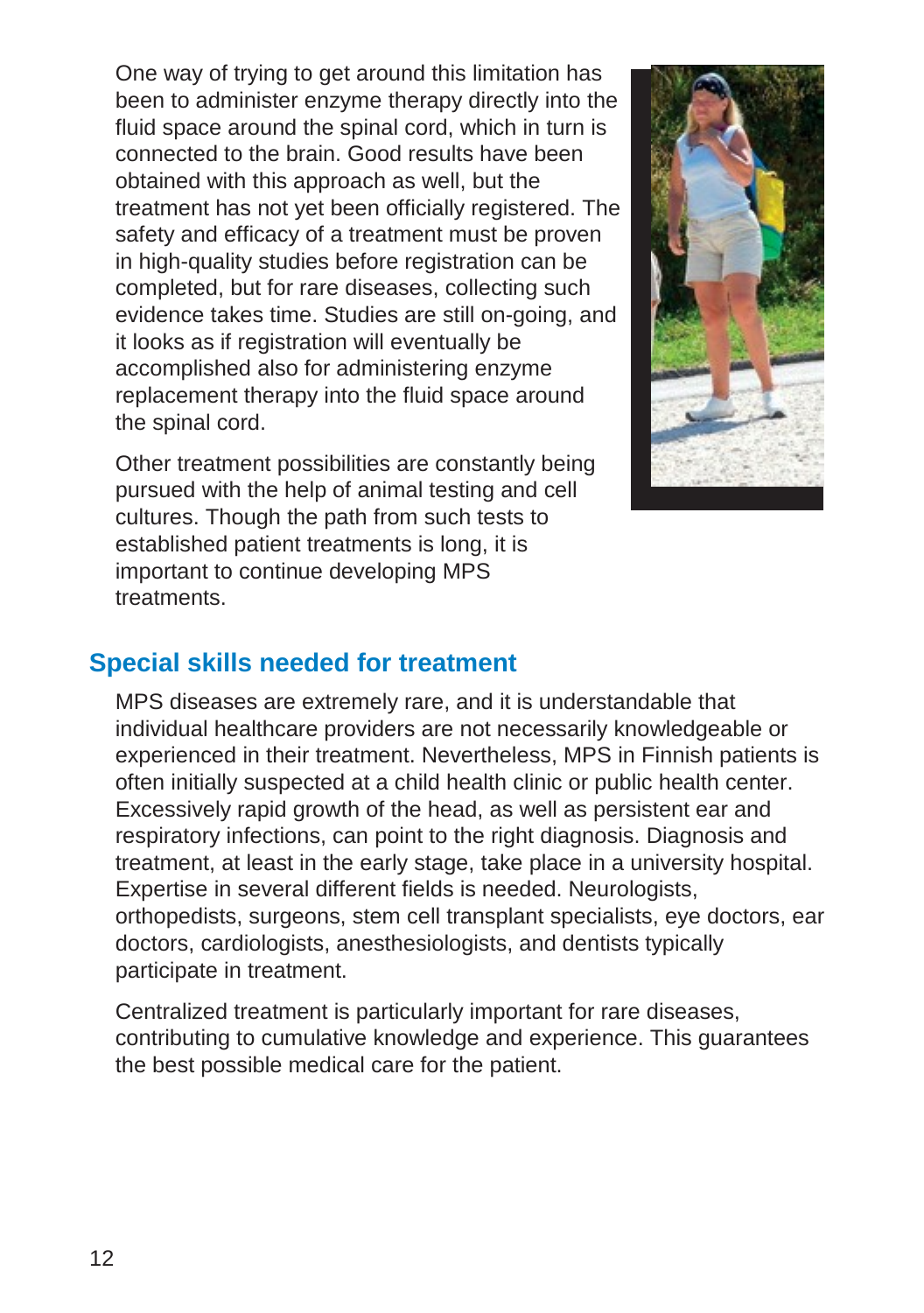# **Text, figures 1 and 2, and table:**

Päivi Hölttä Editor, Doctor of Dental Science, specialized dentist

Additional information about mucopolysaccharidoses is available in Finnish, Swedish and English on internet sites such as the following[:](http://www.invalidiliitto.fi/harvinaiset) [www.invalidiliitto.fi/harvinaiset](http://www.invalidiliitto.fi/harvinaiset) [www.socialstyrelsen.se/ovanligadiagnoser](http://www.socialstyrelsen.se/ovanligadiagnoser)  [www.mpssociety.org](http://www.mpssociety.org/) [www.orpha.net](http://www.orpha.net/)  [www.omim.org](http://www.omim.org/)

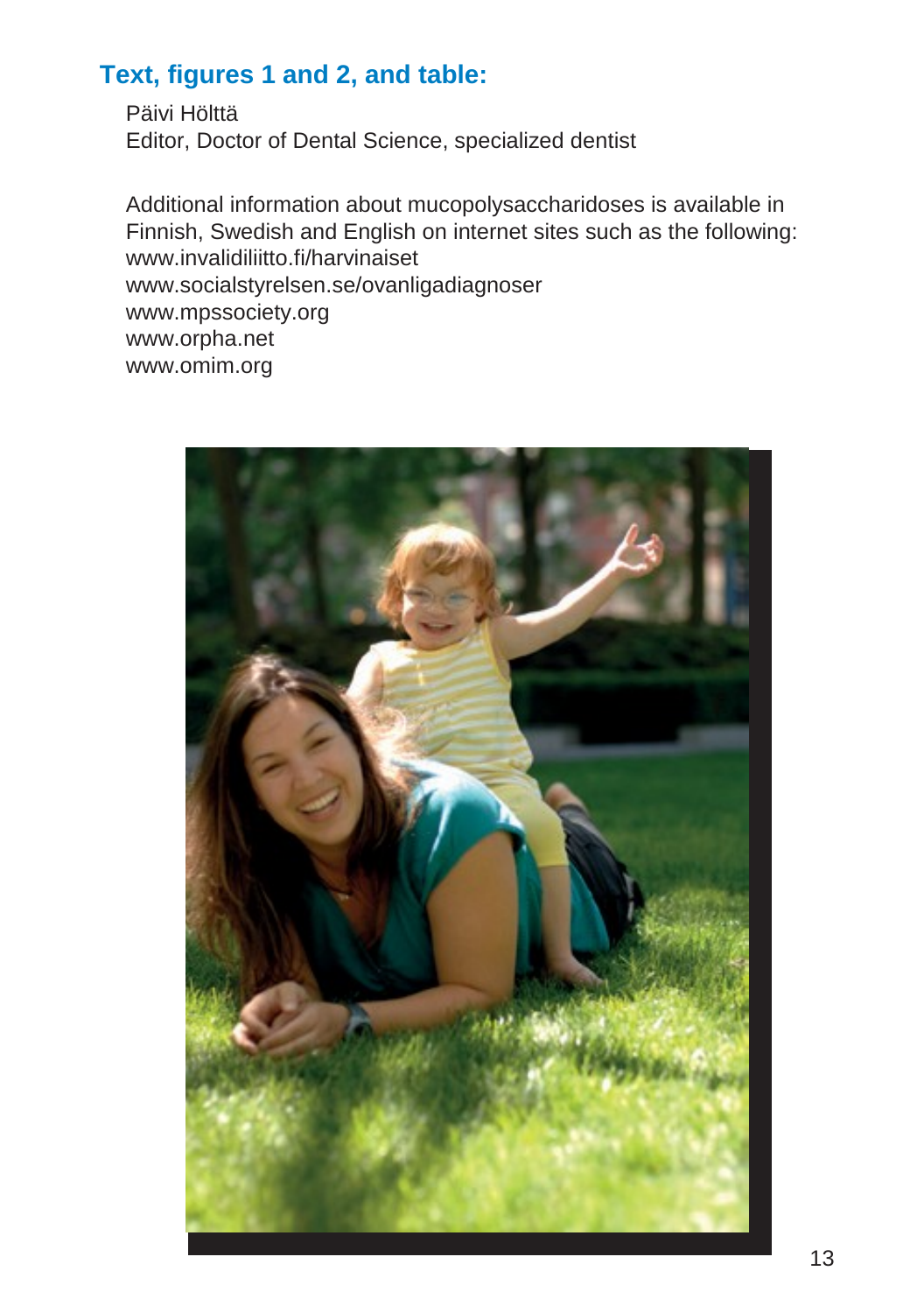*Figure 1. Autosomal recessive disease inheritance. The disease is passed on to both girls and boys in the same way. Except for Hunter syndrome, all mucopolysaccharidoses are inherited as shown.*



*Figure 2. X-linked recessive disease inheritance, as in Hunter syndrome. Statistically, 50% of boys will be affected. Girls will be unaffected, although 50% of them will be carriers.*

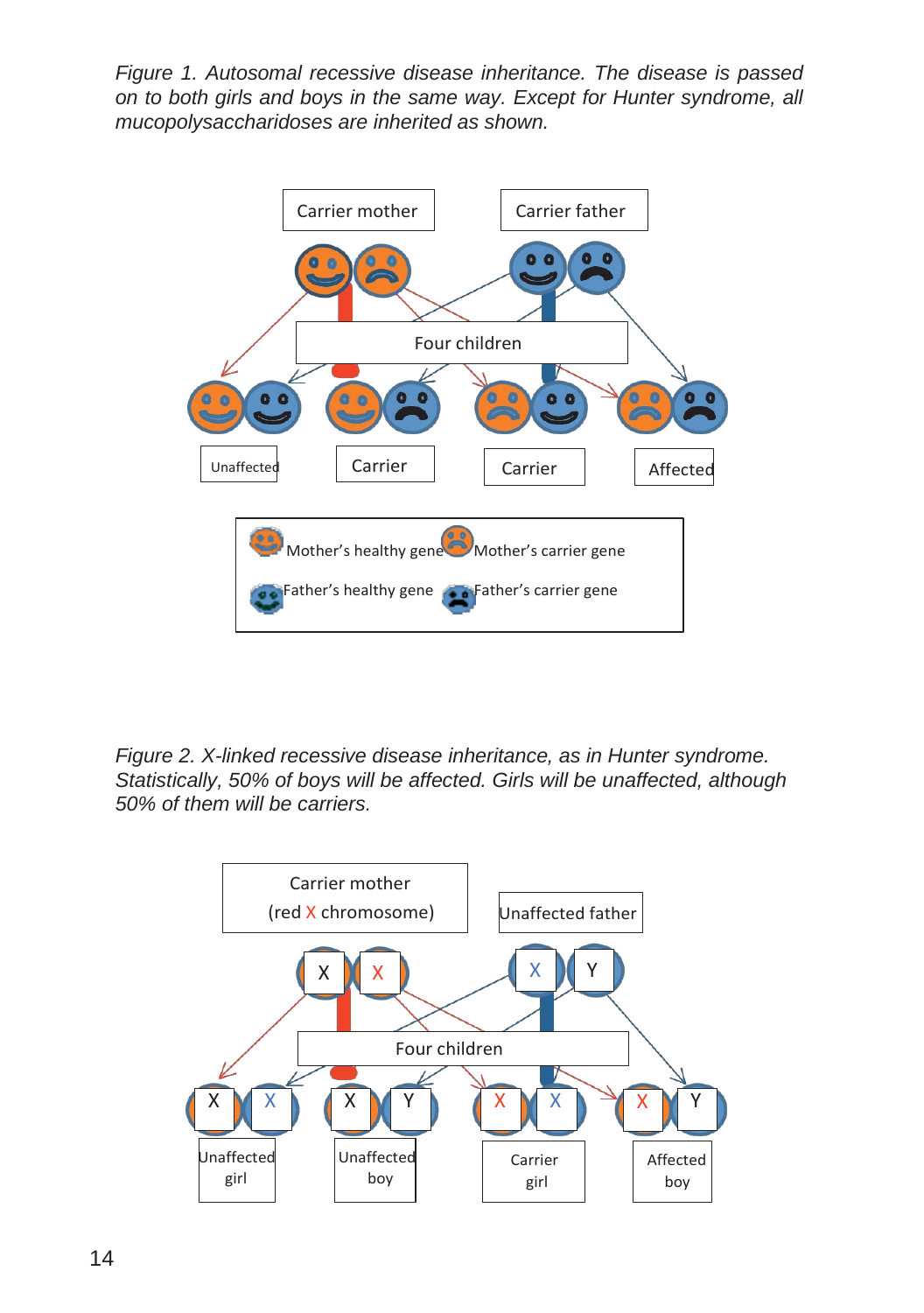Table. Mucopolysaccharidoses are divided into seven main categories, which include sub-categories characterized by a spectrum of symptoms. In the literature, information about MPS incidence, projected lifespans, age at diagnosis, and treatments is absent or somewhat contradictory. The international statistics in the table are approximate and have been compiled from numerous sources. Separate statistics for Finnish patients are not available.

| Mucopolysacc<br>haridosis<br>(MPS) | MPS sub-categories                       | Age at diagnosis                                                                                           | Projected lifespan<br>(no SCT or ERT)                                    | Incidence                               | Mental<br>developme               | Treatment options;<br>no curative therapy   |
|------------------------------------|------------------------------------------|------------------------------------------------------------------------------------------------------------|--------------------------------------------------------------------------|-----------------------------------------|-----------------------------------|---------------------------------------------|
| <b>MPS I</b>                       | Hurler (MPS IH): severe                  | $6-24$ mos.                                                                                                | Usually $\leq 10$ yrs.                                                   | $1:100,000$ (all<br>forms together)     | Impaired<br>after about 3-4       | $SCT$ (< 2 yrs.), ERT,<br>symptomatic       |
|                                    | Hurler-Scheie (MPS IH/S):<br>less severe | $3-8$ yrs.                                                                                                 | $>$ 20 yrs.                                                              |                                         | Normal                            | ERT, symptomatic treatment                  |
|                                    | Scheie (MPS IS): least severe            | $> 5$ yrs.                                                                                                 | Normal                                                                   |                                         | Normal                            | ERT, symptomatic treatment                  |
| <b>MPS II</b>                      | Hunter, severe (MPS IIA)                 | 18 mos.-4 yrs.<br>depending on<br>severity                                                                 | $10-15$ yrs.                                                             | $1:140,000-$<br>160,000 boys<br>$(A-B)$ | Impaired<br>after about 2-3       | ERT (SCT), symptomatic                      |
|                                    | Hunter, less severe (MPS IIB)            |                                                                                                            | $20 - 60$ yrs.                                                           |                                         | <b>Normal</b>                     | Symptomatic treatment<br>(ERT)              |
| <b>MPS III</b>                     | Sanfilippo A (MPS IIIA)                  | $1-2$ yrs. for<br>severe forms<br>For milder<br>forms, not until<br>adulthood,<br>perhaps even $>$ 50 yrs. | For severe forms,<br>$20 - 40$ yrs.<br>For mild forms.<br>$40 - 70$ yrs. | $1:70,000-$<br>90,000<br>$(A-D)$        | Impaired<br>after about 2<br>yrs. | Symptomatic treatment<br>ERT in development |
|                                    | Sanfilippo B (MPS IIIB)                  |                                                                                                            |                                                                          |                                         |                                   | Symptomatic treatment                       |
|                                    | Sanfilippo C (MPS IIIC)                  |                                                                                                            |                                                                          |                                         |                                   | Symptomatic treatment<br>ERT in development |
|                                    | Sanfilippo D (MPS IIID)                  |                                                                                                            |                                                                          |                                         |                                   | Symptomatic treatment                       |
| MPS IV                             | Morquio A (MPS IVA)                      | $1-3$ yrs.                                                                                                 | For severe forms.<br>$2-3$ yrs.; for mild<br>forms, $60-70$ yrs.         | 1:200,000<br>$(A-B)$                    | Normal                            | Symptomatic<br>treatment, ERT               |
|                                    | Morquio B (MPS IVB)                      |                                                                                                            |                                                                          |                                         |                                   | Symptomatic treatment                       |
| <b>MPS VI</b>                      | Maroteaux-Lamy (MPS VI)                  | $2-3$ yrs.                                                                                                 | About 20 yrs. for<br>severe forms, more for<br>milder forms              | 1:240,000-<br>300,000                   | Normal                            | ERT (SCT), symptomatic<br>treatment         |
| <b>MPS VII</b>                     | Sly                                      | $0-7$ yrs.<br>depending on                                                                                 | From a few months<br>up to 20–40 yrs.                                    | < 1:250,000                             | Impaired<br>early                 | Symptomatic treatment, SCT                  |
| <b>MPS IX</b>                      | Hyaluronidase deficiency                 | $\overline{?}$                                                                                             | Not known; only 1<br>patient described                                   | Extremely<br>rare                       | $\overline{\cdot}$                | Symptomatic treatment                       |

 $\vec{\sigma}$ Abbreviations:  $SCT = blood$  stem cell transplant,  $ERT = enzyme$  replacement therapy